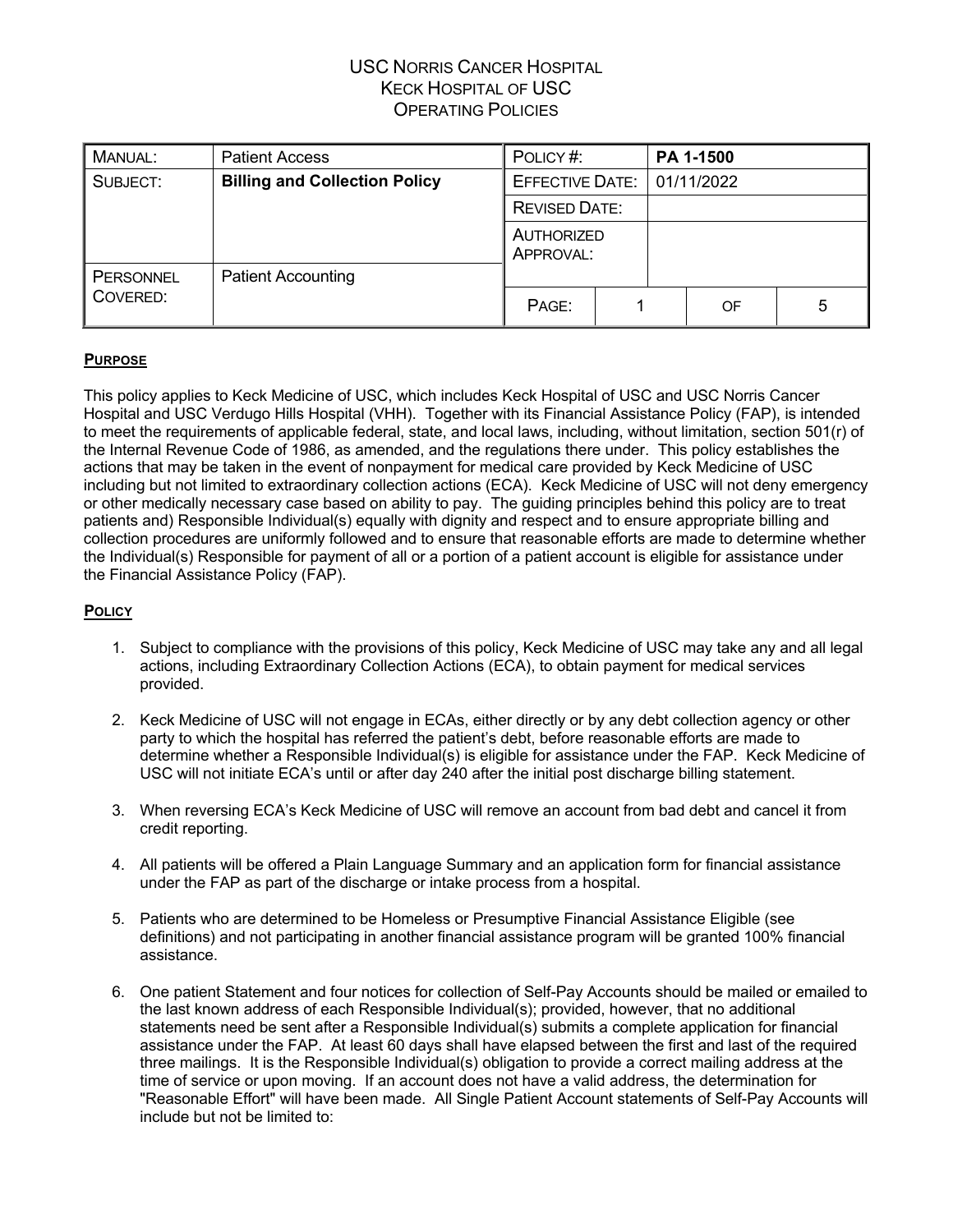| MANUAL:  | <b>Patient Access</b>                | POLICY#:               | <b>PA 1-1500</b> |            |    |  |
|----------|--------------------------------------|------------------------|------------------|------------|----|--|
| SUBJECT: | <b>Billing and Collection Policy</b> | <b>EFFECTIVE DATE:</b> |                  | 01/11/2022 |    |  |
|          |                                      | <b>REVISED DATE:</b>   |                  |            |    |  |
|          |                                      | <b>PAGE</b>            |                  |            | OF |  |

- a. An accurate summary of the hospital services covered by the statement;
- b. The charges for such services;
- c. The amount required to be paid by the Responsible Individual(s) (or, if such amount is not known, a good faith estimate of such amount as of the date of the initial statement); and
- d. A conspicuous written notice that notifies and informs the Responsible Individual(s) about the availability of Financial Assistance under the hospital FAP including the telephone number of the department and direct website address where copies of documents may be obtained.
- 7. At least one of the statements mailed or emailed will include written notice that informs the Responsible Individual(s) about the ECAs that are intended to be taken if the Responsible Individual(s) does not apply for financial assistance under the FAP or pay the amount due by the Billing Deadline i.e., the last day of the Notification Period. Such statement must be provided to the Responsible Individual(s) at least 30 days before the deadline specified in the statement. A Plain Language Summary will accompany this statement. It is the Responsible Individual(s)' obligation to provide a correct mailing address at the time of service or upon moving. If an account does not have a valid address, the determination for "Reasonable Effort" will have been made.
- 8. Before assigning a debt to collections Keck Medicine of USC and USC Verdugo Hills Hospital must send notice containing: (1) Date of Service, (2) Name of Entity to whom debt is being sold/assigned, (3) instructions for how to get an itemized bill (4) the name and type of health coverage plan for the patient on record with the hospital at the time of services or a statement that the hospital does not have this information, (5) application for FA and (6) the dates patient was originally sent notice about applying for FA
- 9. Responsible Individual(s)'s propensity to pay will be scored based on that assessment of the Responsible Individual(s) likelihood to pay and dollar amount of the Self-Pay account. Prior to initiation of any ECAs, an oral attempt will be made to contact Responsible Individual(s) with a higher propensity to pay by telephone at the last known telephone number, if any, at least once during the series of mailed or emailed statements if the account remains unpaid. During all conversations, the patient or Responsible Individual(s) will be informed about the financial assistance that may be available under the FAP.
- 10. ECAs may be commenced as follows:
	- a. If any Responsible Individual(s) fail to apply for financial assistance under the FAP by 240 days after the first post discharge statement, and the Responsible Parties have received the 30-day statement described in Section 7 above, then Keck Medicine of USC may initiate ECAs.
	- b. If a Responsible Persons has applied for financial assistance under the FAP in the last six (6) months, and PFS determines definitively that the Responsible Individual(s)s are ineligible for any financial assistance under the FAP (including because the patient was not uninsured), Keck Medicine of USC may initiate ECAs.
	- c. If any Responsible Individual(s) submits an incomplete application for financial assistance under the FAP prior to the Application Deadline, then ECAs may not be initiated until after each of the following steps has been completed: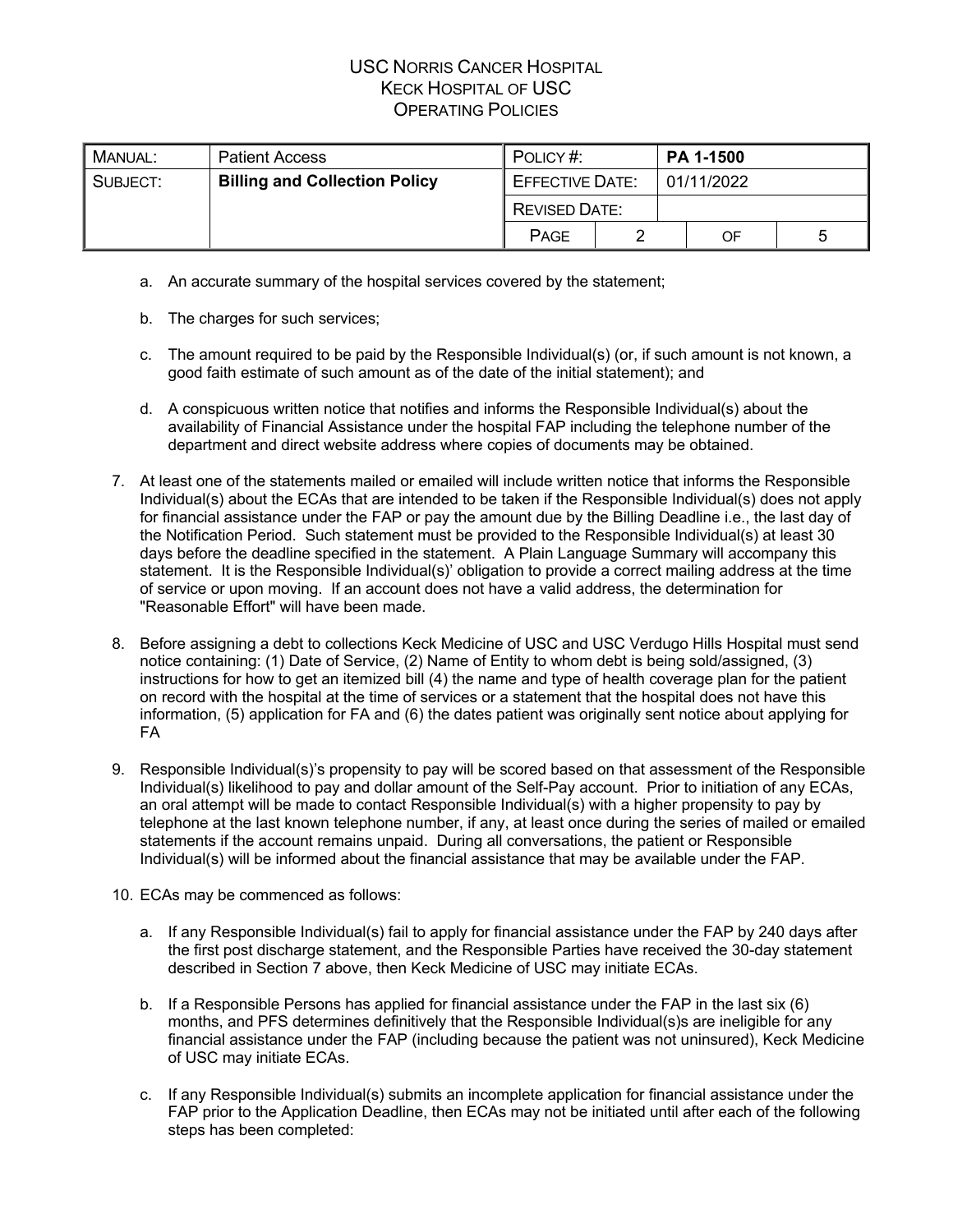| <b>MANUAL:</b> | <b>Patient Access</b>                | POLICY#:               | PA 1-1500 |            |    |  |
|----------------|--------------------------------------|------------------------|-----------|------------|----|--|
| SUBJECT:       | <b>Billing and Collection Policy</b> | <b>EFFECTIVE DATE:</b> |           | 01/11/2022 |    |  |
|                |                                      | <b>REVISED DATE:</b>   |           |            |    |  |
|                |                                      | <b>PAGE</b>            |           |            | OF |  |

- i PFS provides the Responsible Individual(s) with a written notice that describes the additional information or documentation required under the FAP in order to complete the application for financial assistance, which notice will include a copy of the Plain Language Summary.
- ii PFS provides the Responsible Individual(s) with at least 30 days' prior written notice of the ECAs that Keck Medicine of USC may initiate against the Responsible Individual(s) if the FAP application is not completed or payment is not made; provided, however, that the deadline for completion or payment may not be set prior to 150 days after the first post discharge statement.
- iii If the Responsible Individual(s) who has submitted the incomplete application completes the application for financial assistance, and PFS determines definitively that the Responsible Individual(s) is ineligible for any financial assistance under the FAP, Keck Medicine of USC may initiate ECAs if the Responsible Individual/s do not satisfy their financial obligation before the billing deadline.
- iv If the Responsible Individual(s) who has submitted the incomplete application fails to complete the application by the Completion Deadline set in the notice provided pursuant to Section I.3.ii above, then ECAs may be initiated.
- v If an application, complete or incomplete, for financial assistance under the FAP is submitted by a Responsible Individual(s), at any time prior to the Application Deadline, Keck Medicine of USC will suspend ECAs while such financial assistance application is pending.
- 11. After the commencement of ECAs is permitted under Section 9 above, external collection agencies shall be authorized to report unpaid accounts to credit agencies, and to file litigation, garnishment, obtain judgment liens and execute upon such judgment liens using lawful means of collection; provided, however, that prior approval of PFS shall be required before initial lawsuits may be initiated. Keck Medicine of USC and external collection agencies then may also take any and all legal other actions including but not limited to telephone calls, emails, texts, mailing notices, and skip tracing to obtain payment for medical services provided.

### **DEFINITIONS**

- **Plain Language Summary** means a written statement that notifies a Responsible Individual(s) that Keck Medicine of USC offers financial assistance under the FAP for inpatient and outpatient hospital services and contains the information required to be included in such statement under the FAP.
- **Application Period** means the period during which Keck Medicine of USC must accept and process an application for financial assistance under the FAP. The Application Period begins on the date the care is provided and ends on the 240th day after Keck Medicine of USC provides the first post discharge billing statement.
- **Billing Deadline** means the date after which Keck Medicine of USC may initiate an ECA against a Responsible Individual(s) who has failed to apply for financial assistance under the FAP. The Billing Deadline must be specified in a written notice to the Responsible Individual(s) provided at least 30 days prior to such deadline, but no earlier than 180 days.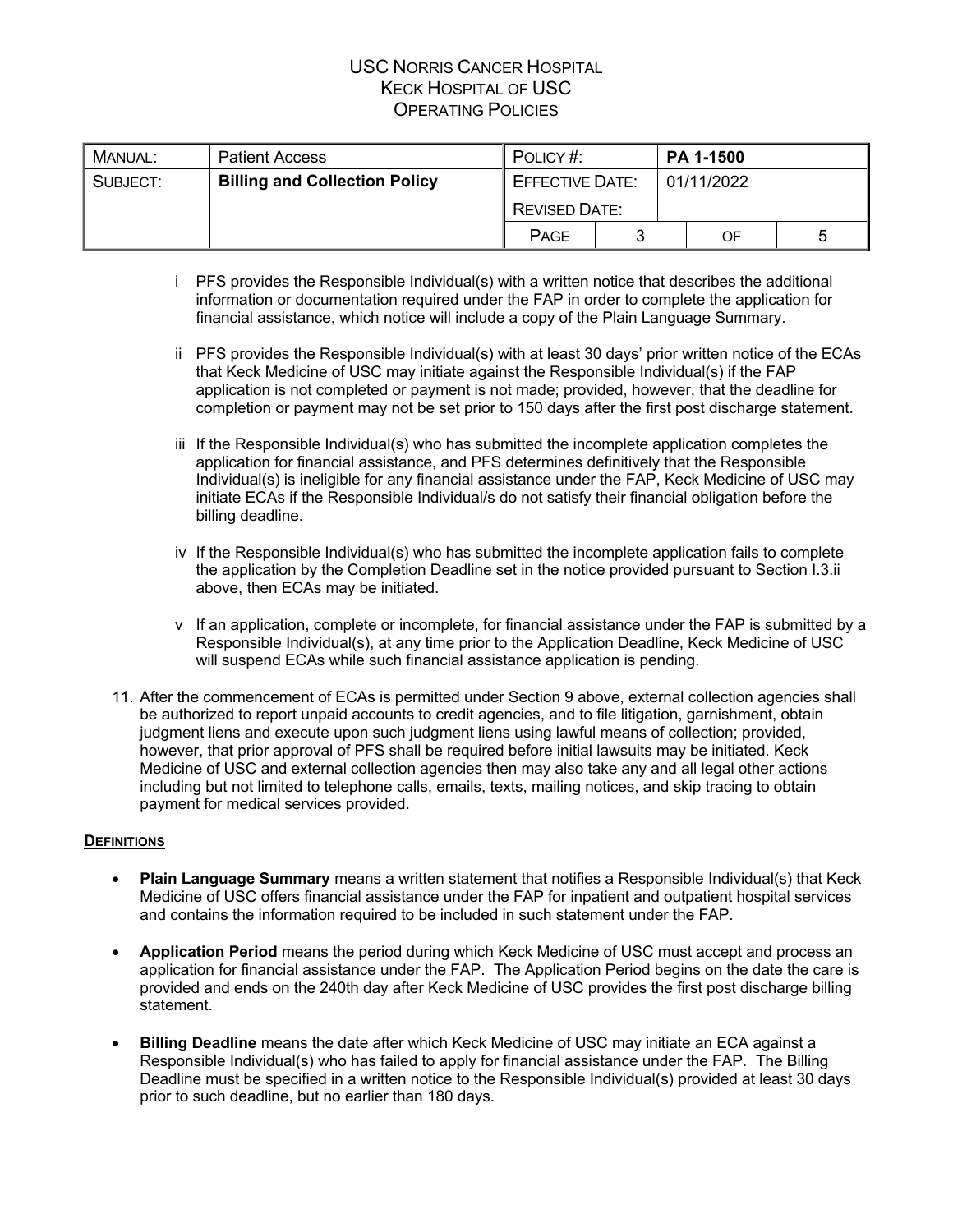| , Manual: | <b>Patient Access</b>                | POLICY#:               | PA 1-1500 |            |    |  |  |
|-----------|--------------------------------------|------------------------|-----------|------------|----|--|--|
| SUBJECT:  | <b>Billing and Collection Policy</b> | <b>EFFECTIVE DATE:</b> |           | 01/11/2022 |    |  |  |
|           |                                      | <b>REVISED DATE:</b>   |           |            |    |  |  |
|           |                                      | <b>PAGE</b>            |           |            | OF |  |  |

- **Completion Deadline** means the date after which Keck Medicine of USC may initiate or resume an ECA against an Individual(s) who has submitted an incomplete FAP if that Individual(s) has not provided the missing information and/or documentation necessary to complete the application or denied application. The Completion Deadline must be specified in a written notice and must be no earlier than the latter of (1) 30 days after Keck Medicine of USC provides the Individual(s) with this notice; or (2) the last day of the Application Period.
- **Extraordinary Collection Action (ECA)** means any action against a Responsible Individual(s) responsible for a bill related to obtaining payment of a Self-Pay Account that requires a legal or judicial process or reporting adverse information about the Responsible Individual(s) to consumer credit reporting agencies/credit bureaus. ECAs do not include transferring of a Self-Pay Account to another party for purposes of collection without the use of any ECAs. Keck Medicine of USC will not initiate ECA's until or after day 240 after the initial post discharge billing statement.
- **FAP-Eligible Individual(s)** means a Responsible Individual(s) eligible for financial assistance under the FAP without regard to whether the Individual(s) has applied for assistance.
- **Financial Assistance Policy (FAP)** means Keck Medicine of USC Financial Assistance and Discount Policy, which includes eligibility criteria, the basis for calculating charges, the method for applying the policy, and the measures to publicize the policy, and sets forth the financial assistance program.
- **PFS** means Patient Financial Services, the operating unit of Keck Medicine of USC responsible for billing and collecting Self-Pay Accounts.
- **Presumptive Financial Assistance Eligibility** means Keck Medicine of USC recognizes that a portion of the uninsured or underinsured patient population may not engage in the traditional financial assistance application process. If the required information is not provided by the patient, Keck Medicine of USC utilizes an automated, predictive scoring tool to qualify patients for Charity Care. The PARO™ tool predicts the likelihood of a patient to qualify for Charity Care based on publicly available data sources. PARO provides estimates of the patient's likely socio-economic standing, as well as the patient's household income and size.
- **Responsible Individual(s)** means the patient and/or any other Individual(s) having financial responsibility for a Self-Pay Account. There may be more than one Responsible Individual(s).
- **Self-Pay Account** means that portion of a patient account that is the Individual(s) responsibility of the patient or other Responsible Individual(s), net of the application of payments made by any available healthcare insurance or other third-party payer (including co-payments, co-insurance and deductibles), and net of any reduction or write off made with respect to such patient account after application of an Assistance Program, as applicable.

### **POLICY AVAILABILITY**

Contact our Business Offices for information regarding eligibility or the programs that may be available to you, to request a copy of the FAP, FAP application form, or Collection Policy to be mailed to you, or if you need a copy of the FAP, FAP application form, or Collection Policy translated to other languages.

Keck Hospital of USC, USC Norris Cancer Hospital and USC Verdugo Hills Hospital call: